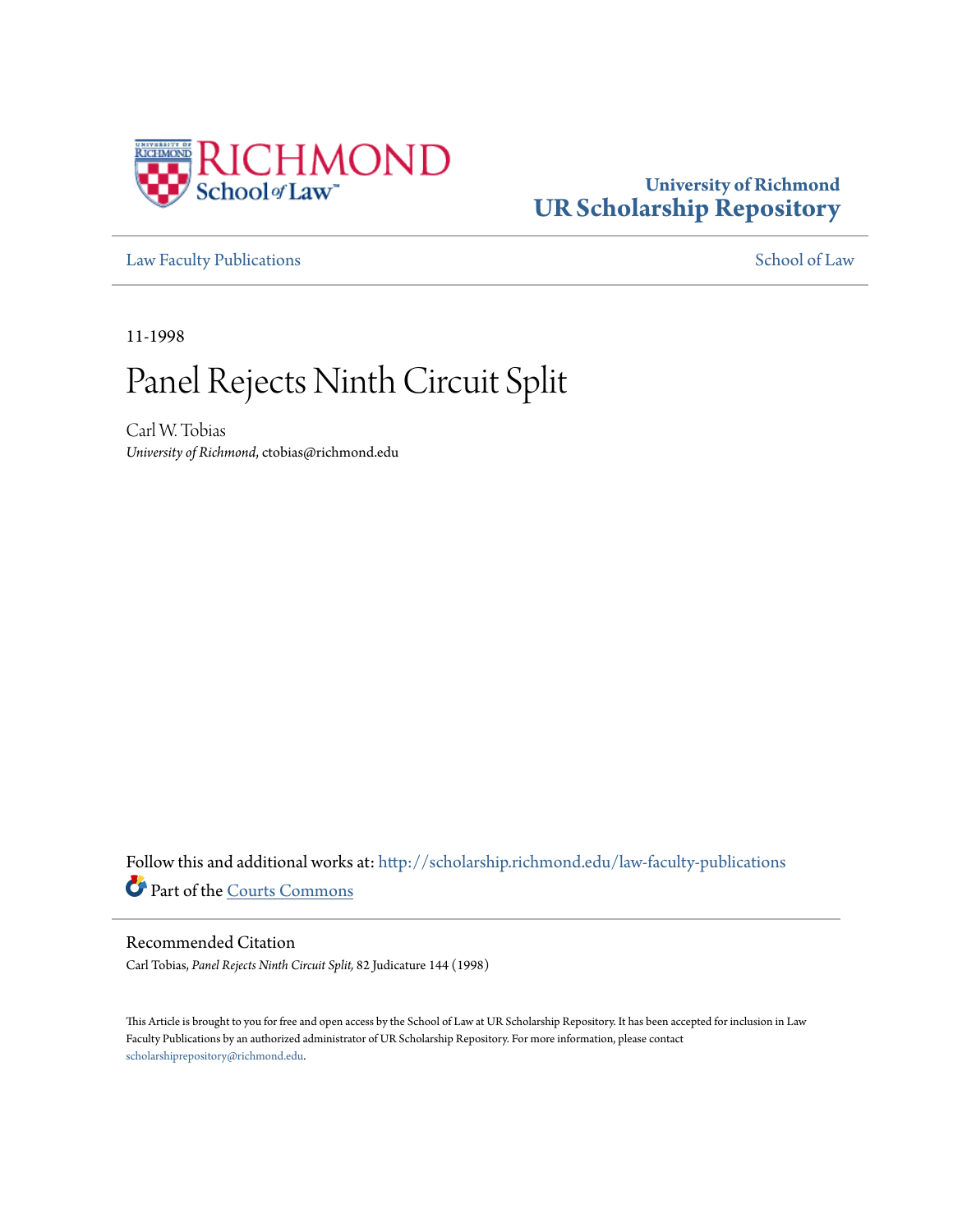## **Focus**

## **Panel rejects Ninth Circuit split**

## **by Carl Tobias**

In its final report to the President<br>
and Congress on December 18, and Congress on December 18, 1998, a federal commission rejected calls for splitting the large U.S. Court of Appeals for the Ninth Circuit into two separate circuits, but it did introduce the possibility of creating adjudicative divisions for the Ninth Circuit and others as they increase in size.

Congress authorized the Commission on Structural Alternatives for the Federal Courts of Appeals in November 1997, and Chief Justice William Rehnquist appointed the commissioners in December of that year. The panel had 10 months to study the federal appellate system, "with particular reference to the Ninth Circuit," and two months to write a report suggesting such modifications in circuit boundaries or structure as may be appropriate for the prompt and effective resolution of the appeals courts' caseload, "consistent· with fundamental concepts of fairness and due process."

Throughout 1998, the commissioners sought public input on many issues that implicated their statutory mandate. During the spring, the commission held one-day public hearings in Atlanta, Chicago, Dallas, New York, San Francisco, and Seattle. The commissioners also enlisted the assistance of the Federal Judicial Center and the Administrative Office of the U.S. Courts, the two major research arms of the federal courts. For instance, the Center helped the commission develop surveys that the panel circulated to federal judges and appellate practitioners seeking their views on the appeals courts. The commission reviewed all of the relevant information it had received and published a tentative draft report on October 7. The commissioners solicited public comment on that draft during a 30-day period and issued a final report on December 18.

The panel determined that the courts "are operating under the pressure of caseload increases that have transformed them into different judicial entities from what they were at mid-century [,while] pressures continue, and there is little likelihood that caseloads and work burdens on the judges will lessen in the years ahead." The commissioners found "no persuasive evidence [that any] circuit is not working effectively or that creating new circuits will improve the administration of justice in any circuit or overall." The commission considered Ninth Circuit administration "innovative in many respects" and concluded that there was "no good reason to split the circuit solely out of concern for its size or administration [or] to solve problems [of] consistency, predictability and coherence of circuit law." The commission also stated that dividing the court would eliminate the administrative benefits offered by the current circuit configuration and deprive the Pacific seaboard and the West of a means to maintain consistent federal law in this region.

The commissioners rejected circuit-splitting, unless there were no other way of treating perceived difficulties in the court of appeals, and offered the concept of adjudicative divisions as an efficacious alternative for the Ninth Circuit, which

the panel suggested should be avail- · able to all of the appellate courts as they increase in size.

The commission specifically suggested that the Ninth Circuit remain intact but that it operate with three regionally based adjudicative divisions. The commissioners proposed that "each division with a majority of its judges resident in its region" have exclusive jurisdiction over appeals arising from district courts in those areas. The commission correspondingly recommended that a Circuit Division resolve conflicts that develop between regional divisions. The commissioners asserted that their "plan would increase the consistency and coherence of the law, maximize the likelihood of genuine collegiality, establish an effective procedure for maintaining uniform decisional law within the circuit, and relate the appellate forum more closely to the region it serves."

Realizing that Congress might reject the recommendation for adjudicative divisions and restructure the Ninth Circuit, the panel stated that the "challenge of finding a workable solution is daunting." The commissioners evaluated more than a dozen possibilities and "found each without merit." Nonetheless, the commission described the "only plans that are even arguable" but characterized all three as "flawed and [chose to] endorse none."

#### **Recommendations**

The commission honored its statutory mandate by submitting several recommendations for change in the federal appellate system. First, the commissioners developed the idea of divisional organization both for the immediate Ninth Circuit situation and as an alternative to circuit-splitting for the remaining appeals courts as they grow. The commissioners, therefore, suggested a statute that would afford individual courts considerable flexibility in devising a divisional plan, emphasizing that the Ninth Circuit proposal was only one model.

Recognizing that the courts of appeals vary in terms of their size,